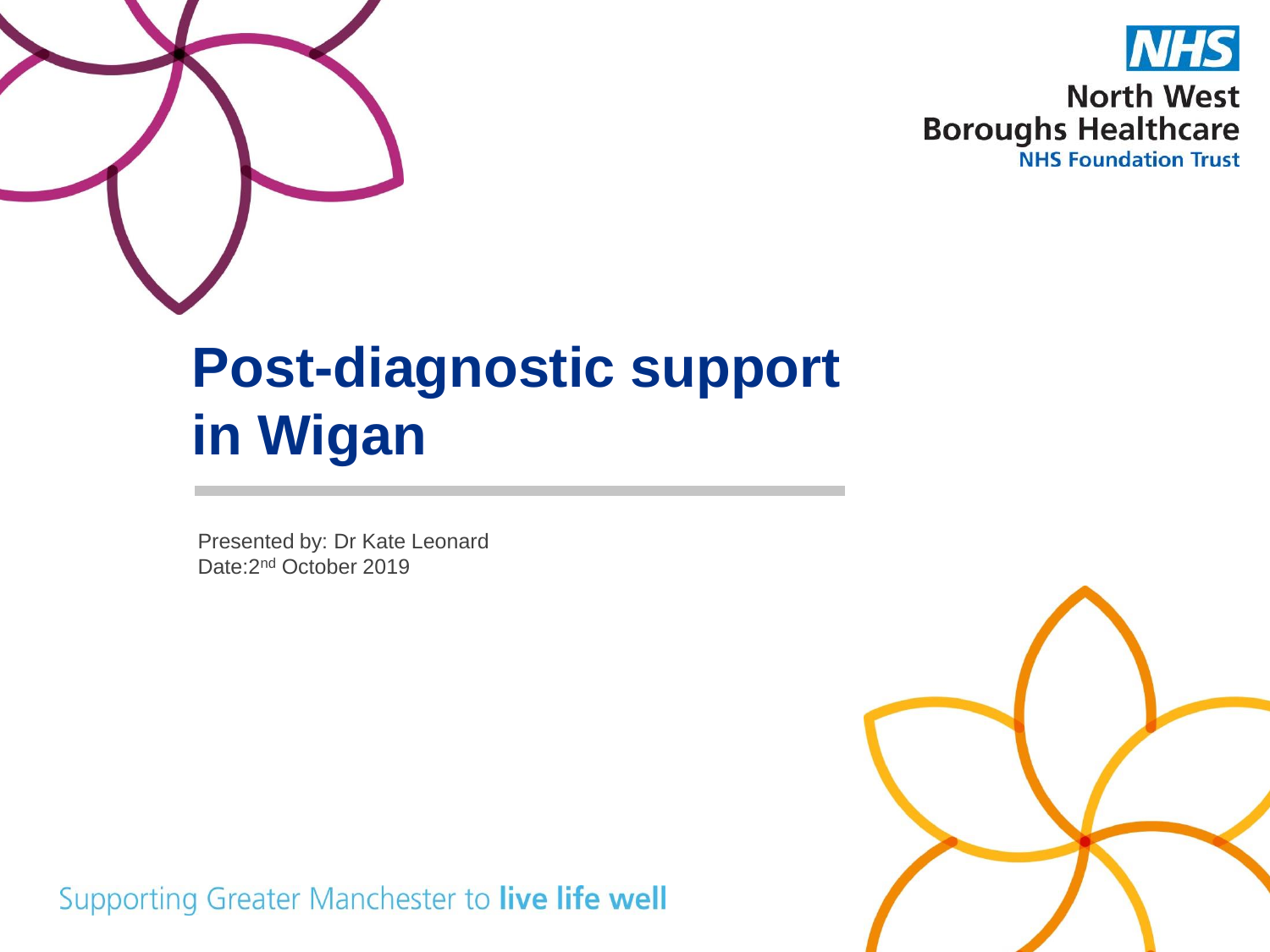#### Background to service



#### **North West Boroughs Healthcare NHS Foundation Trust**

- Pilot established in 2013 in response to Autism Act
- Initially commissioned as diagnostic service for adults (16+) in Wigan
- Service was developed to offer short-term follow-up after diagnosis – Limit of up to 8 sessions
- Developed for around 40 referrals
	- Now receive 160+ referrals per year
- Also offer post-diagnostic workshop
- Deliver training to Trust mental health teams
	- Include information on Reasonable adjustments
- Offer consultation in complex cases

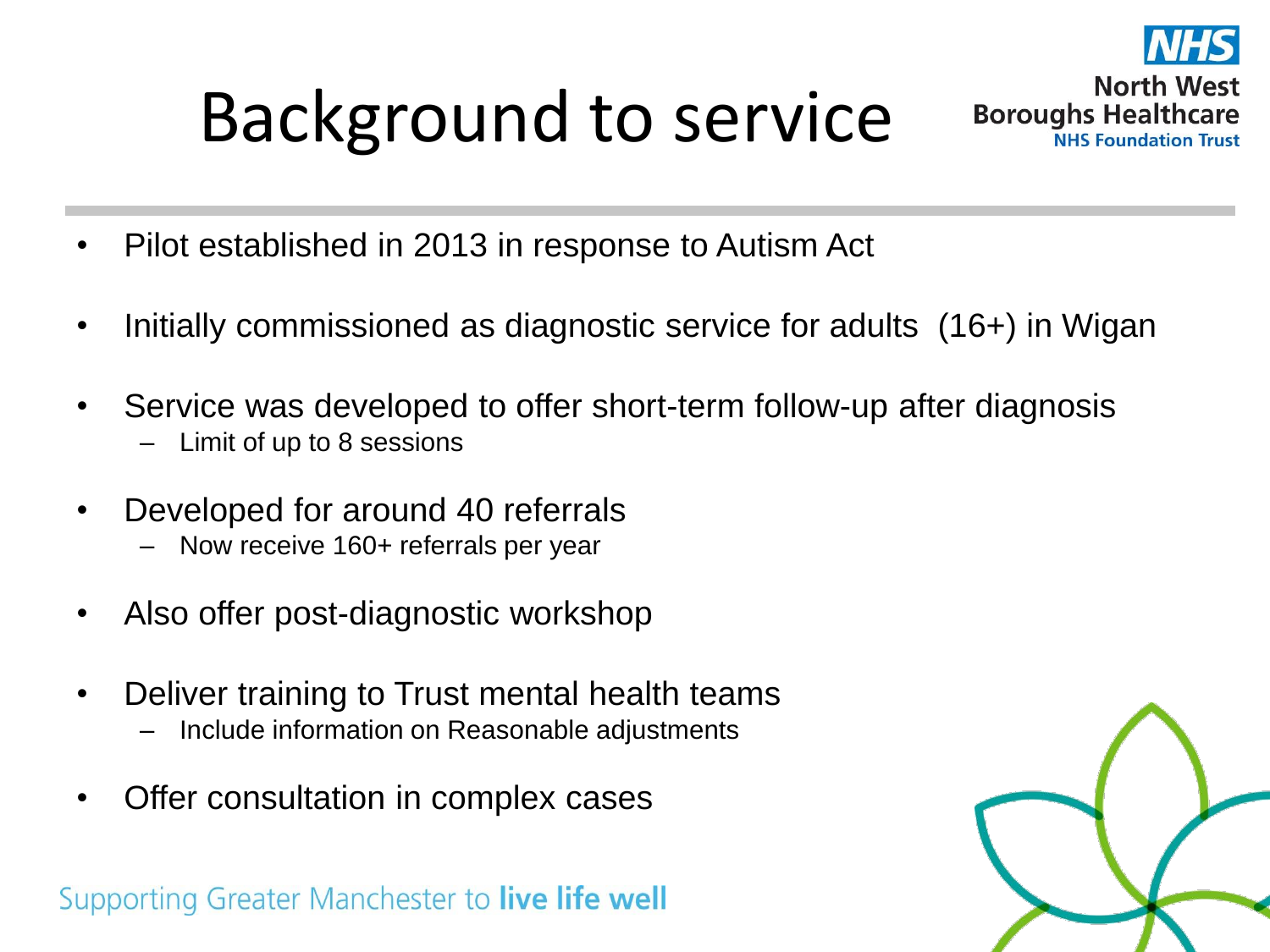

#### **North West** Composition of team Boroughs Healthcare

- 1 WTE Clinical Psychologist
	- 1 dedicated practitioner
	- 4 other psychologist who input from LD Psychology
- All DISCO and/or ADOS trained
- Worked towards model of assessment with initial session with two practitioners to administer ADOS
	- Follow-up assessment to gather developmental information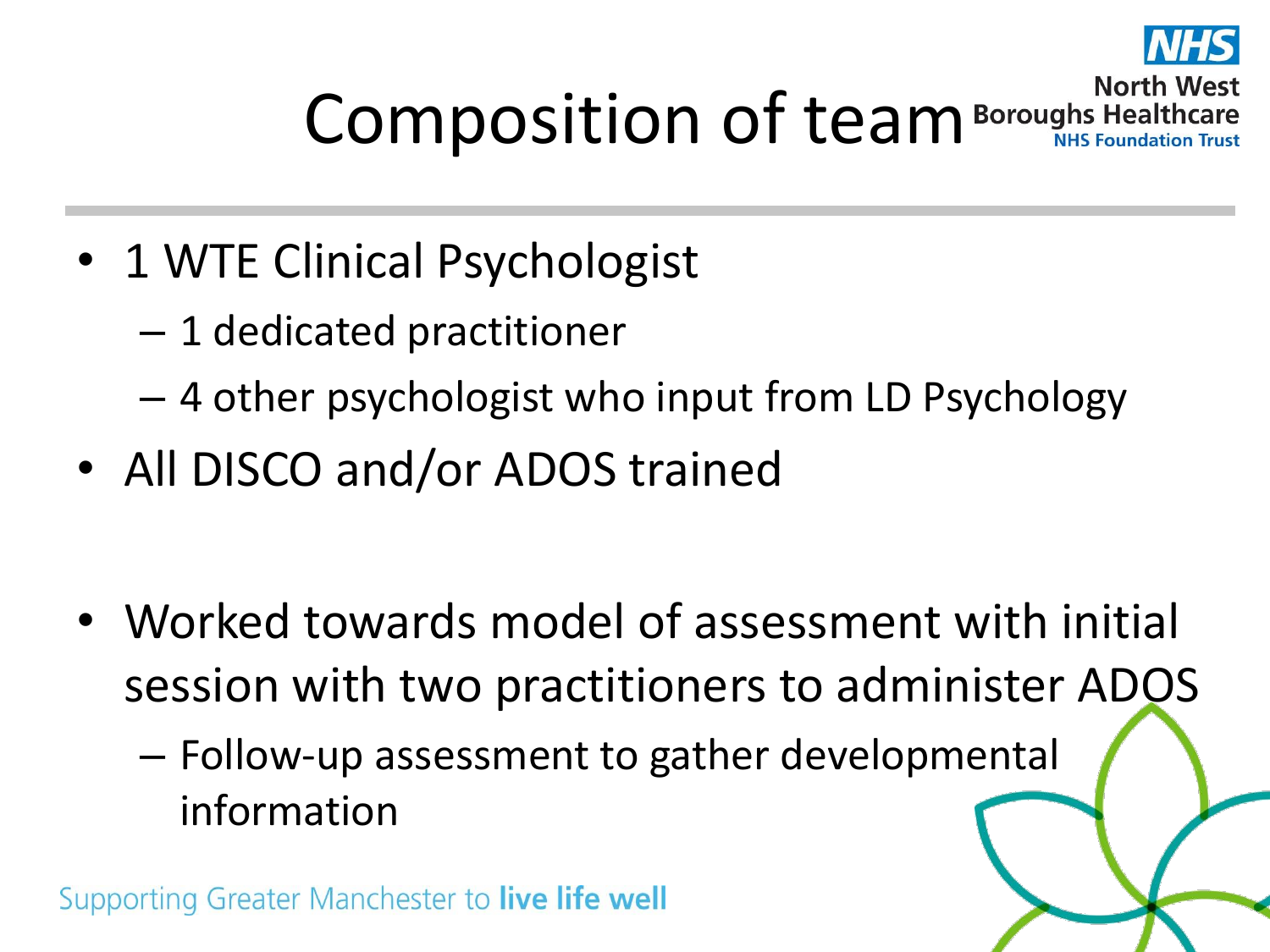

**North West** 

**Boroughs Healthcare** 

### 1:1 post-diagnostic support

- Up to 8 sessions
- Non-urgent
- Only for individuals who have come through the diagnostic service
	- i.e., not those with existing diagnosis
- Formulation-led sessions which are focused on goals of the individual
- Taken up by around 60% of clients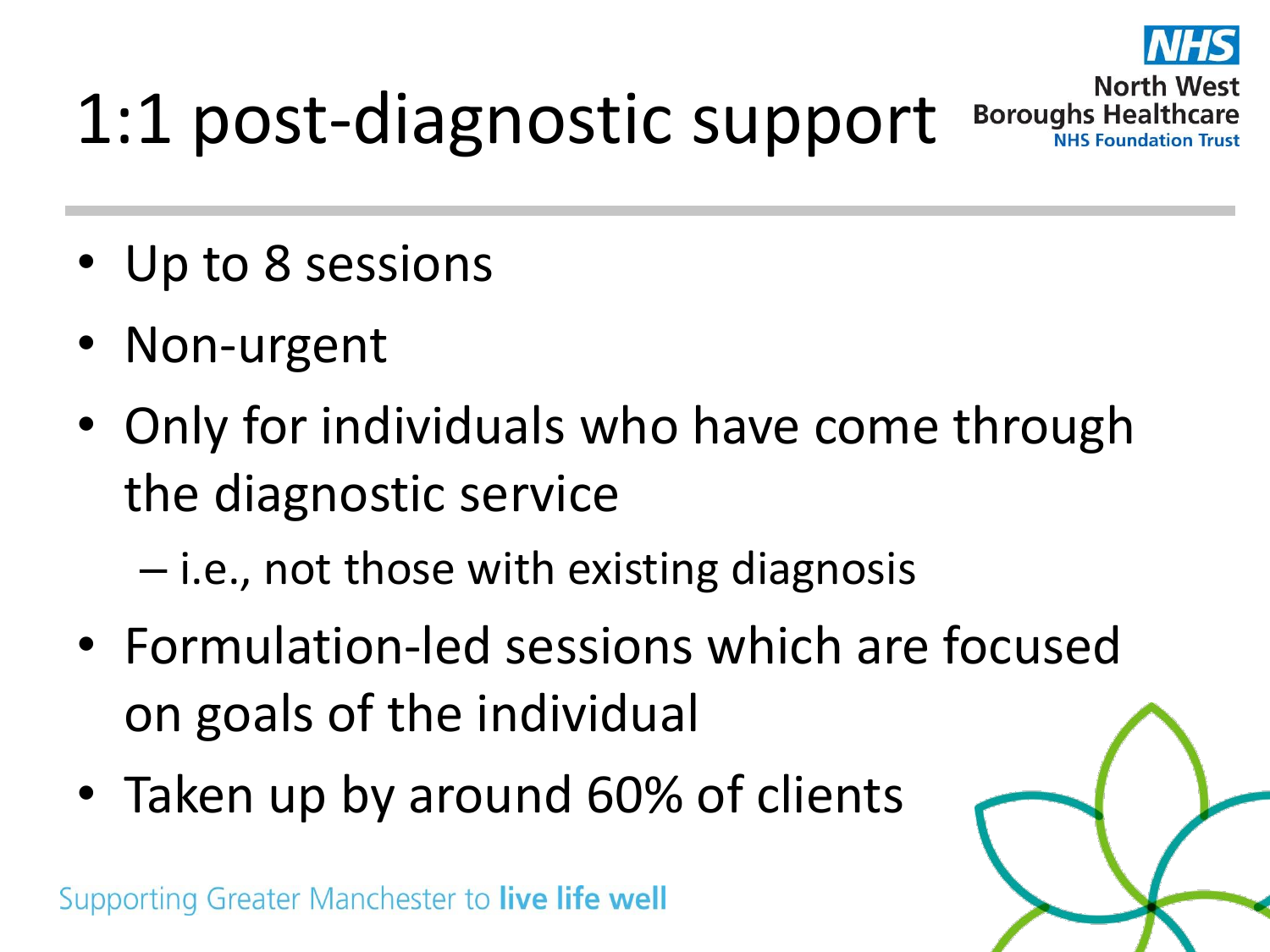#### Case study



• 35 year old woman

- Family history of ASD
- Attending university
- Sought assessment after supporting brother through service
- Goals to be able to cope with meltdowns; understand diagnosis; develop coping strategies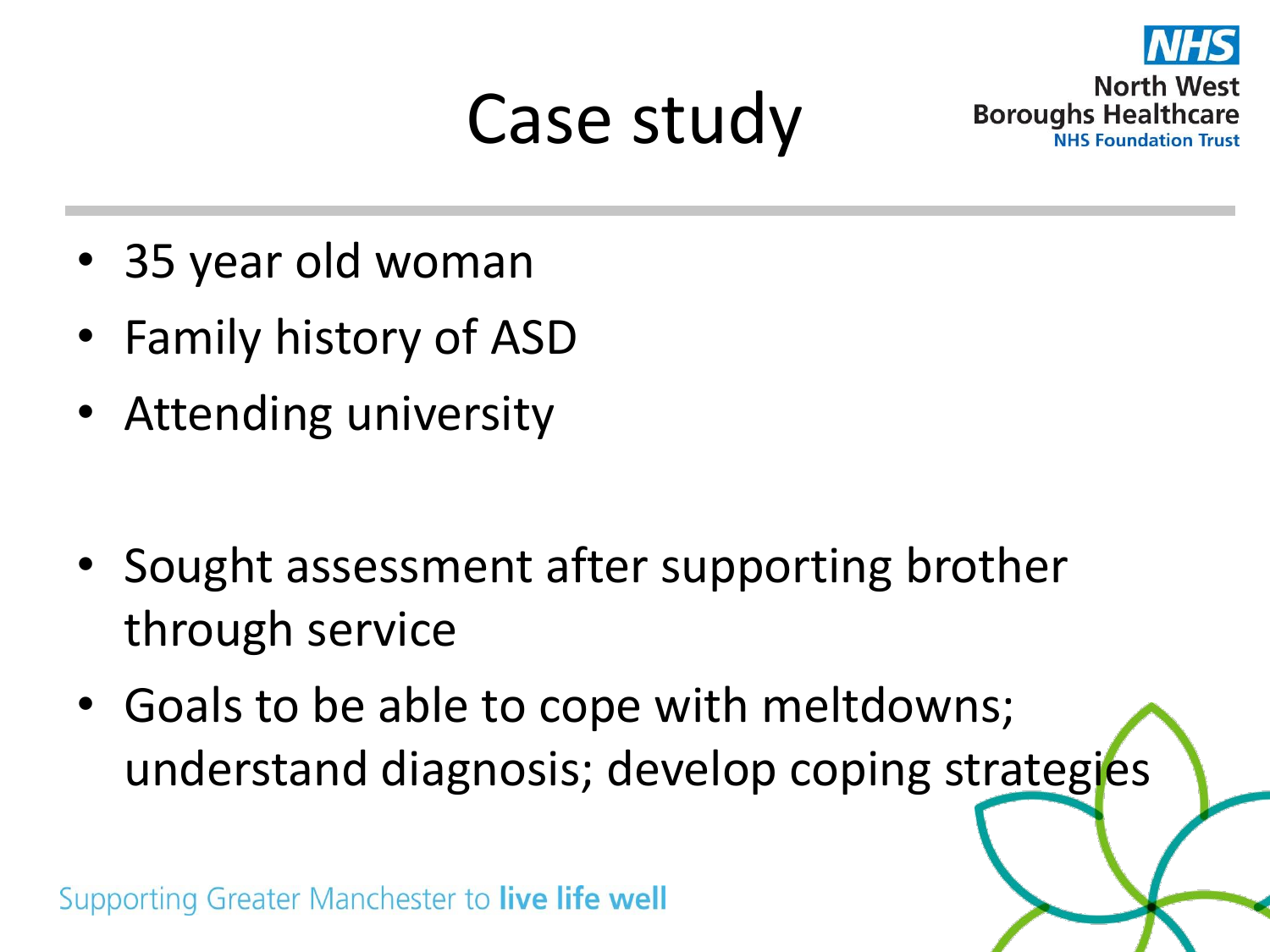# **Diagnosis**



- Reaction and acceptance
	- Felt empowered but angry that it had taken until adulthood to be recognised
	- Shared with some colleagues
		- Mixed reactions marked by lack of understanding
	- Initially felt compelled to hide difficulties
		- Understood role of shame
		- Initial exacerbation of anxiety and meltdowns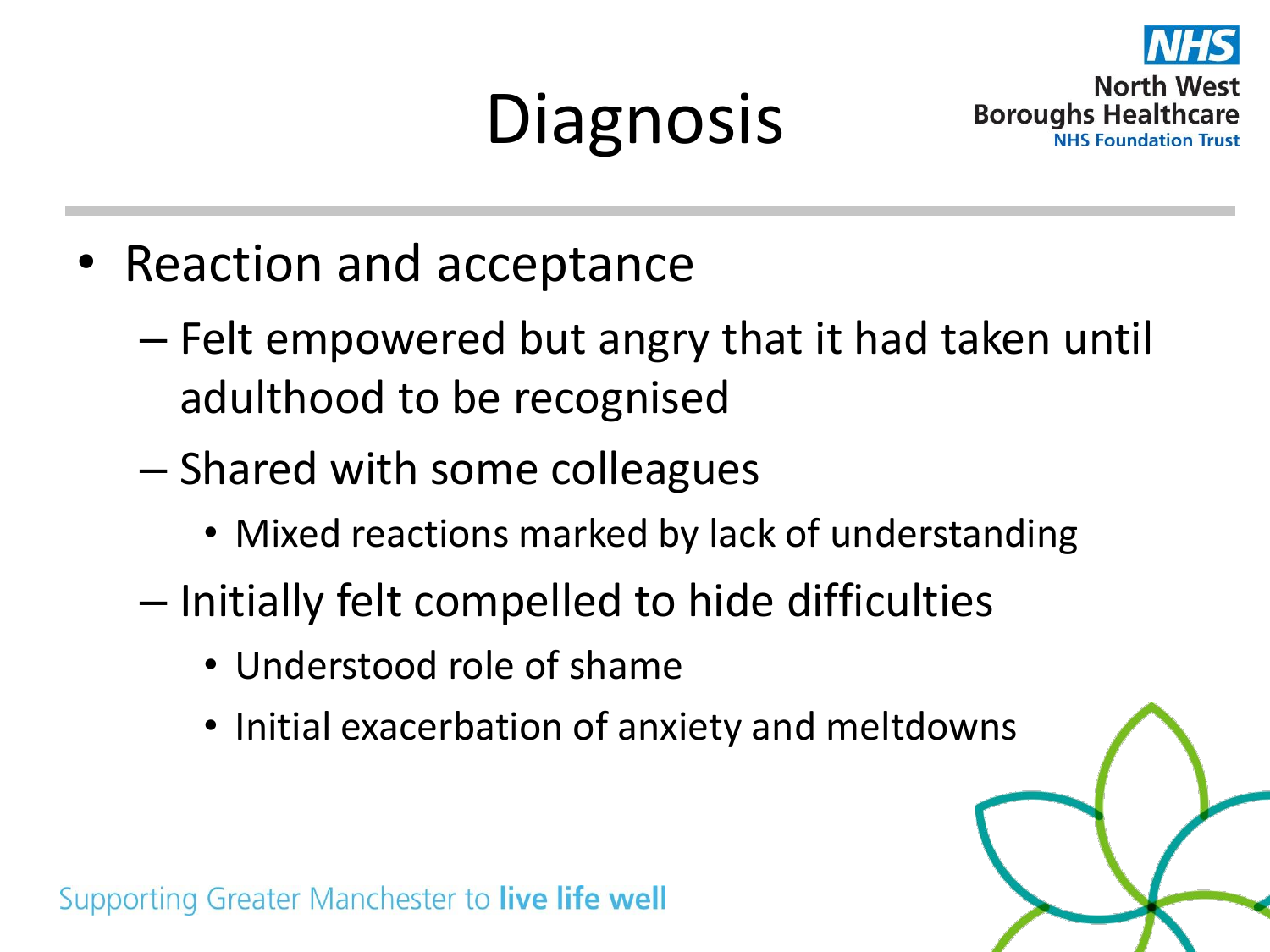#### Dilemma



• Tension between:

Being 'driven' by ASD

Being 'driven' by societal norms

- Pros and cons at each end of the continuum
- Position would fluctuate depending on situations

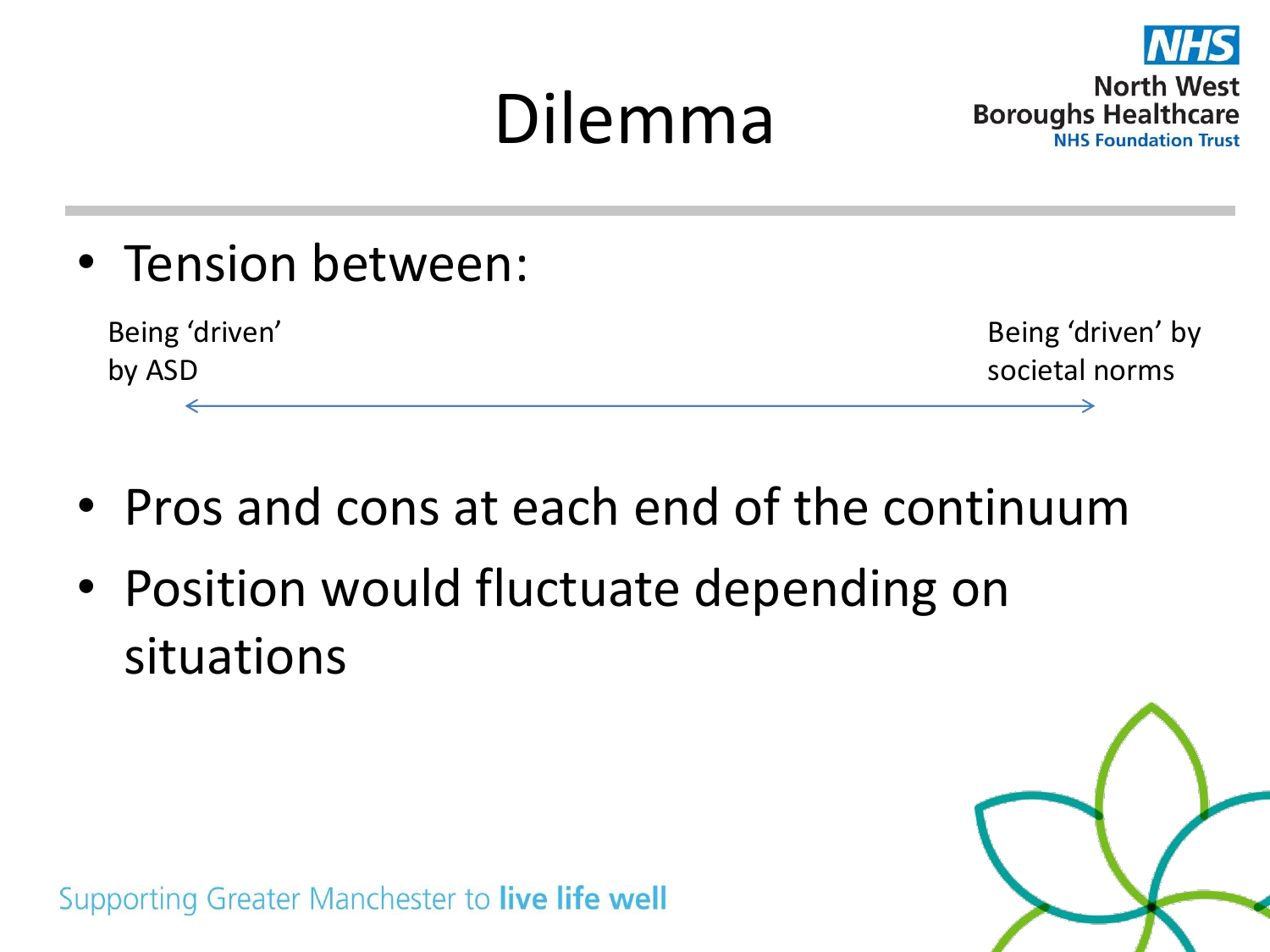

# Emotional toolkit

**North West Boroughs Healthcare NHS Foundation Trust** 

- Tony Atwood model
	- Collection of tools designed to help people deal with negative emotions
- Use of existing strategies:
	- Listening to certain song / watching television programme
	- Engaging in special interest

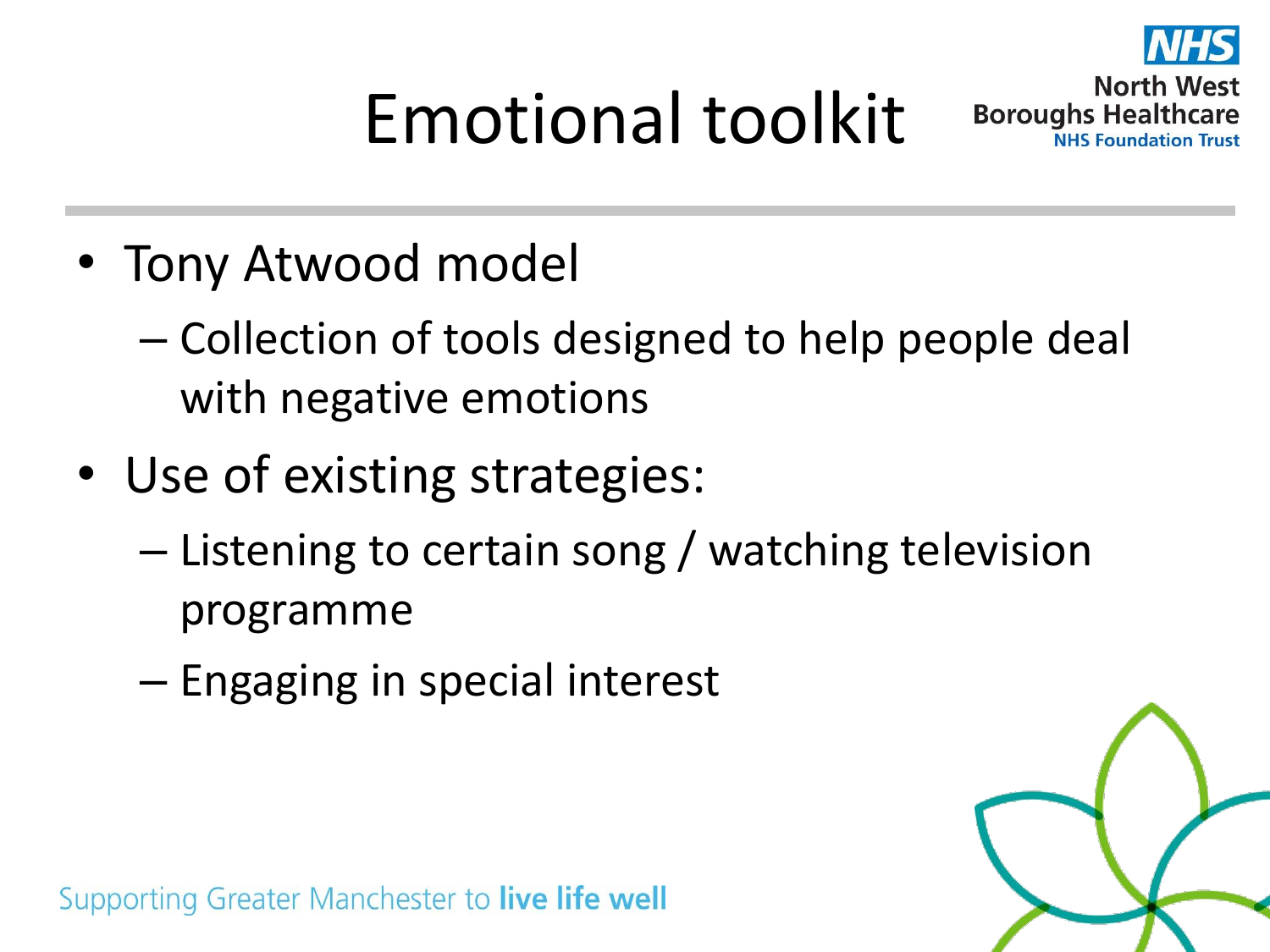**North West** 

**NHS Foundation Trust** 

**Boroughs Healthcare** 

# Emotional toolkit

- Development of new strategies
	- Mindfulness
	- Taking time out
	- Pacing
		- Social battery
	- Negotiating needs
		- At university and at home



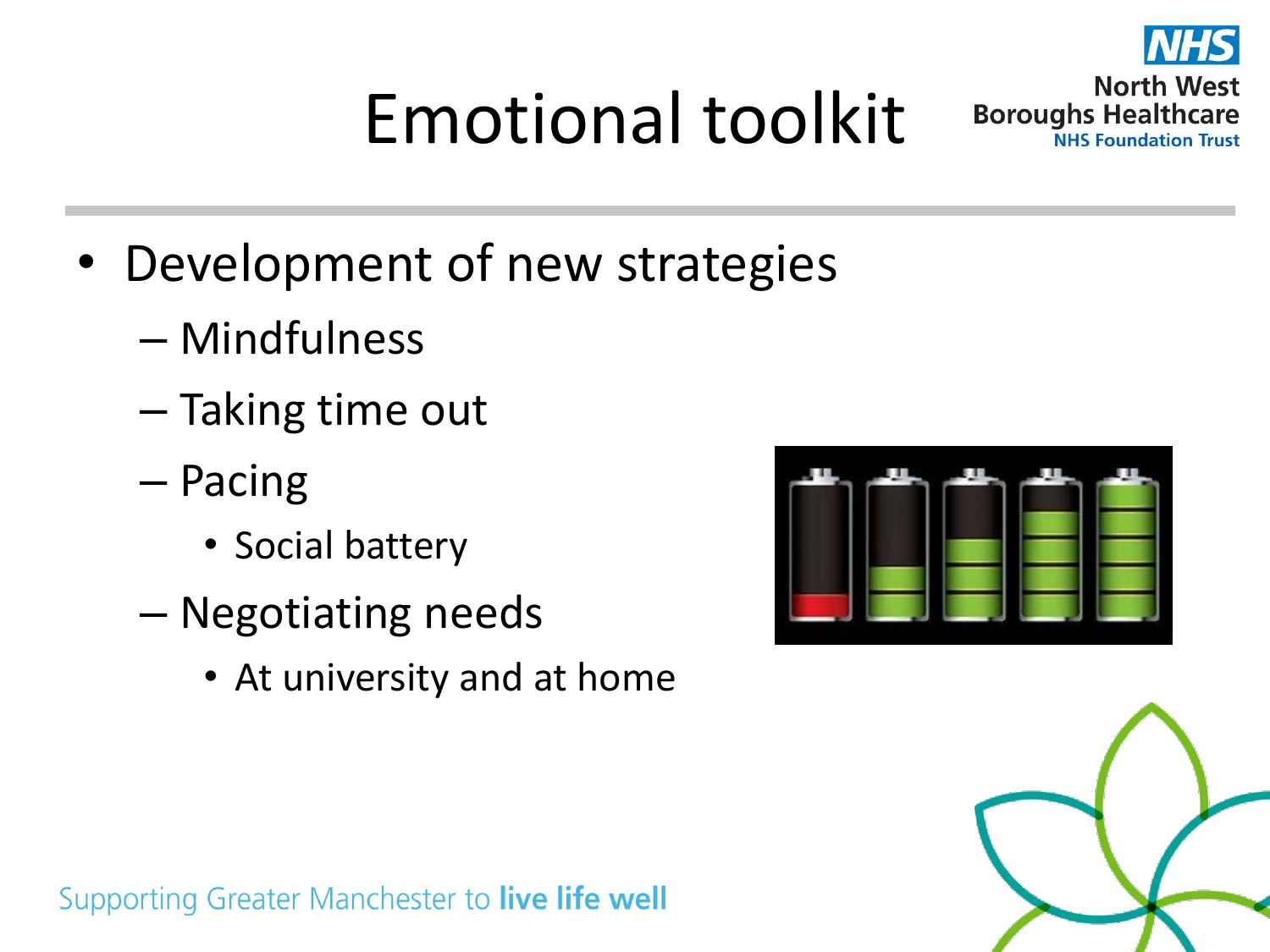



**North West Boroughs Healthcare** 

- Awareness of triggers
- Means of reducing overall arousal
- Compensatory strategies
	- Wearing headphones
- Exploring self-soothing
	- Utilising sensitivity for pleasant sensations
	- 'Yin to the yang'

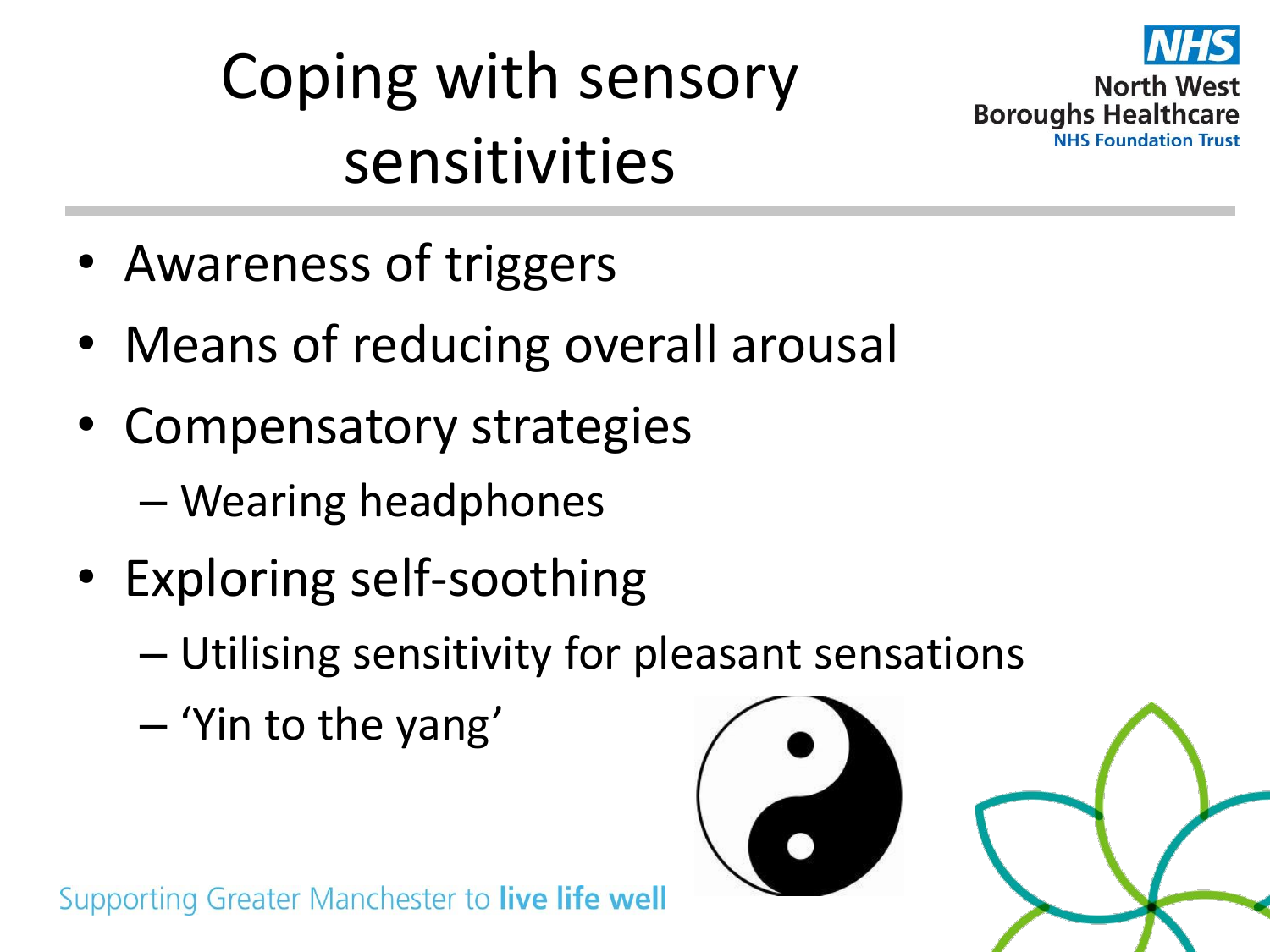

#### Focus on strengths

**North West Boroughs Healthcare NHS Foundation Trust** 

- Driven and tenacious
- Strong sense of empathy
- High level of knowledge
- Retention of facts





Every experience of autism is unique. No one person will identify with every positive feature of autism. We all have individual skills, attributes and characteristics that are as unique as our personalities - this is the power of neurodiversity.

ty Services, February 2018

**UNIVERSITY OF LEEDS**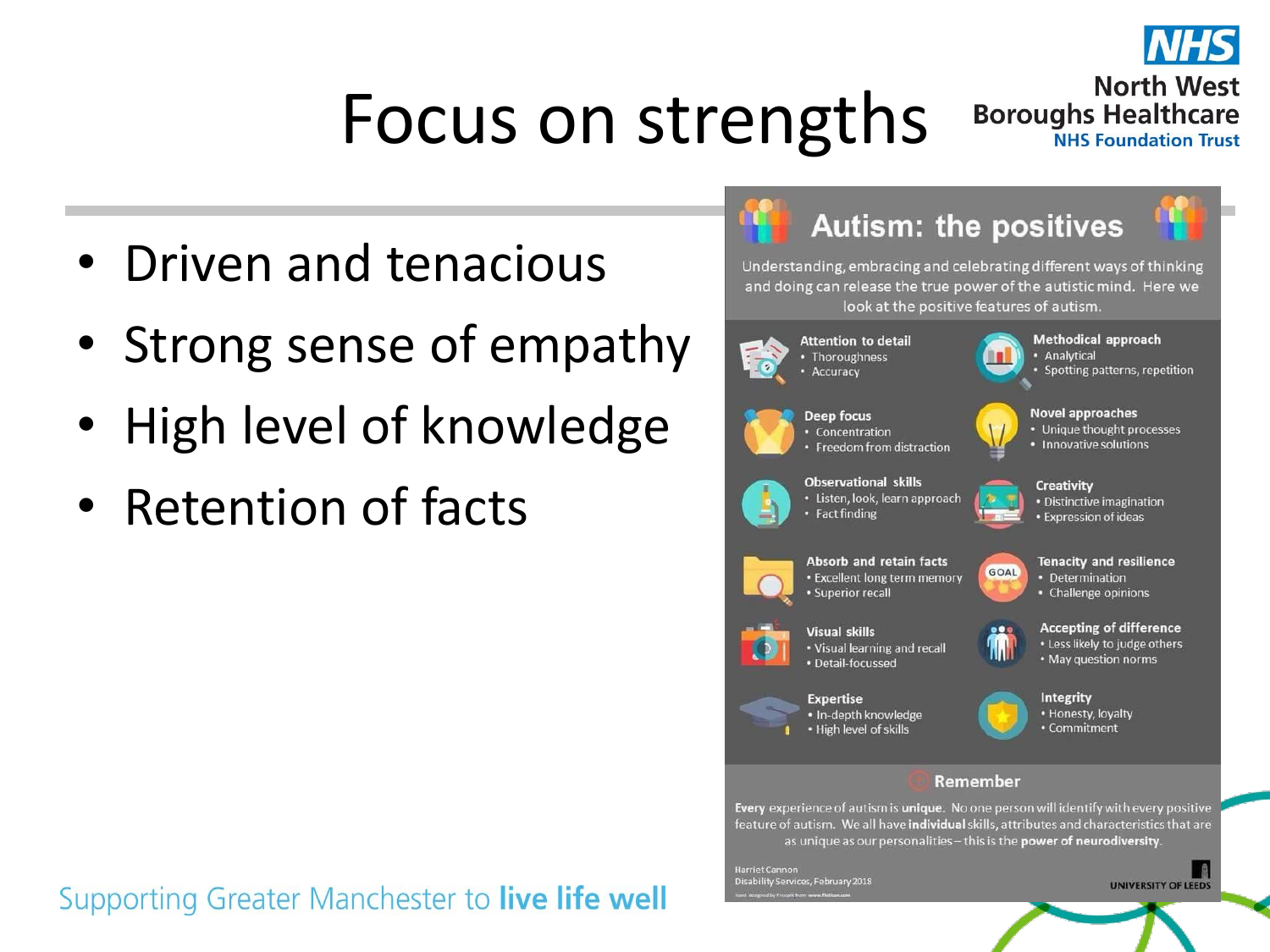#### Adaptations



**Boroughs Healthcare** 

- Aspects related to autism may affect therapeutic engagement
	- Can be hard to envisage change
	- Black and white thinking
	- 'Theory of mind'
	- Development of therapeutic alliance
	- Emotional awareness and recognition